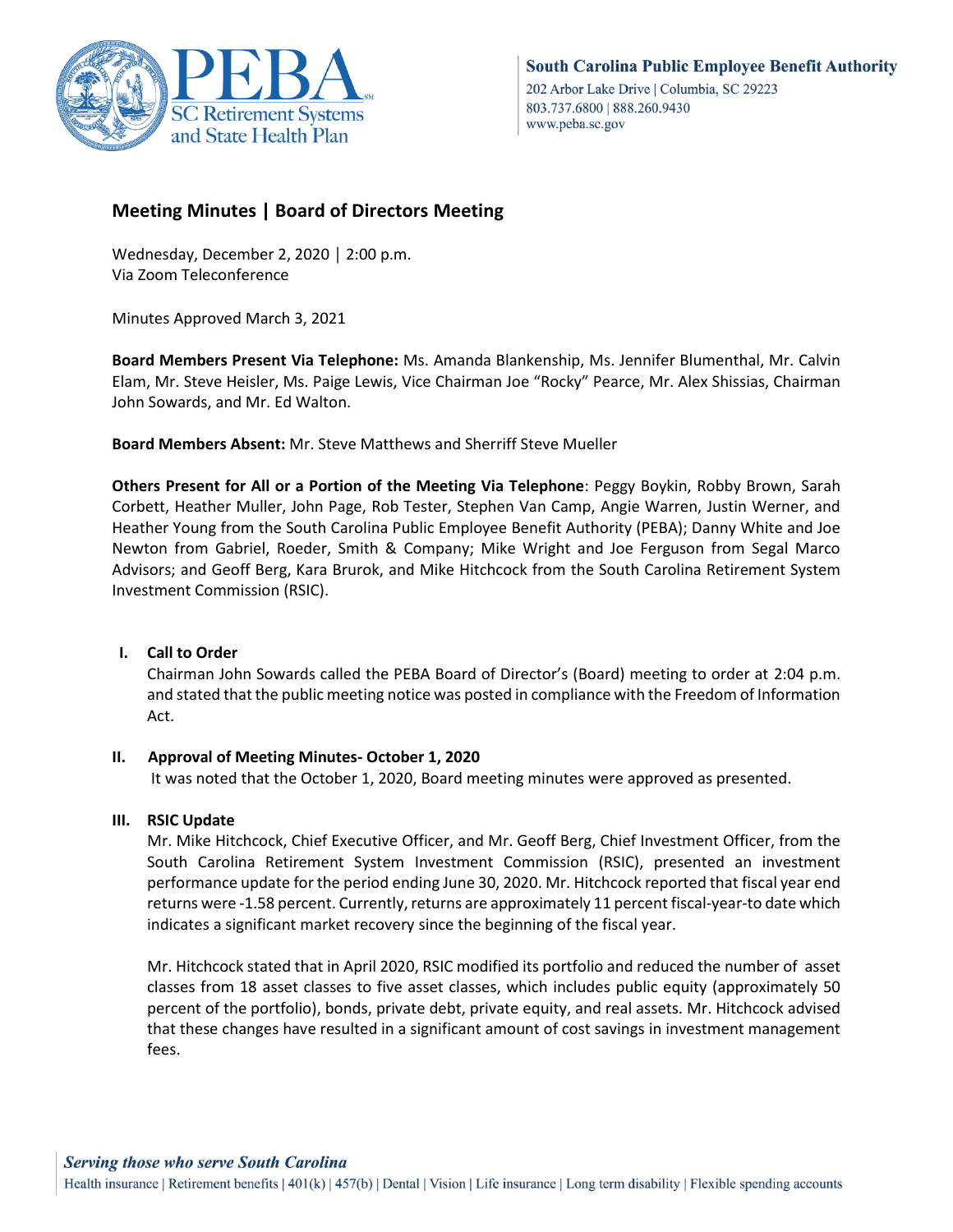Mr. Hitchcock also advised that approximately 70 percent of the new portfolio is passively managed, while the other 30 percent, including private debt, private equity, and private real estate, is actively managed; this is the best mix to maintain long-term investments. This simplified portfolio was effective July 1, 2020.

## **IV. Actuarial Experience Study Approval**

Ms. Peggy Boykin, Executive Director, advised that the Actuarial Experience Study is required by statute to be conducted every five years; however, the Board has adopted a schedule of every four years consistent with PEBA's responsibility to propose an assumed rate of return for the Plan to the General Assembly. Ms. Boykin stated that the current assumed rate of return in statute is 7.25 percent, and it's important to note that in the 2017 legislation, the General Assembly updated the statute to include a provision that the Board, in conjunction with RSIC, make a recommendation for the assumed rate of return. Ms. Boykin advised that the General Assembly can set the assumed rate of return with a different rate than recommended by the Board, but if they fail to act, then the Board recommendation becomes effective for the next Actuarial Valuation.

Ms. Boykin reported that the actuaries completed the Actuarial Experience Study based on the 2019 Actuarial Valuations, and it was presented to the Board at the March 4, 2020, meeting. The Actuarial Experience Study was received as information, and action was deferred until this meeting.

Ms. Boykin reviewed several recommendations as a result of the Experience Study, including lowering the assumed rate of return from 7.25 percent to 7.00 percent, which will have a significant fiscal impact to the plan.

Mr. Calvin Elam made a motion, which was seconded by Mr. Alex Shissias, and passed unanimously, that the PEBA Board adopt the actuarial assumptions and methodologies recommended by Gabriel, Roeder, Smith & Company in the Actuarial Experience Study of the South Carolina Retirement Systems for the period ended June 30, 2019, to be effective for the actuarial valuations of the systems as of July 1, 2021; and, that the PEBA Board submit the actuaries' recommendation to decrease the investment return assumption from 7.25 percent to 7.00 percent to the General Assembly as the proposed assumed rate of return required by Section 9-16-335(B).

## **V. Committee Reports**

## **A. Finance, Administration, Audit and Compliance (FAAC) Committee**

Ms. Jennifer Blumenthal reported that a quorum of the FAAC Committee was not present, and therefore, no action was taken at the meeting.

Ms. Blumenthal stated that Mr. Thomas Rey, CPA, from CliftonLarsonAllen, PEBA's External Auditor, reviewed the Insurance Financial Statements and the South Carolina Retirement Systems (SCRS) Financial Statements, for the year ending June 30, 2020, as well as the Deferred Compensation Program Audit Reports for the year ending December 31, 2019. Mr. Rey reported that all three audit reports are unmodified "clean" opinions. Ms. Blumenthal advised that Mr. Rey thanked PEBA management and staff for their cooperation and professionalism during the audits.

Ms. Blumenthal also noted that Mr. John Page, Director of Internal Audit, provided a PEBA Internal Audit Plan review, and discussed Internal Audit projects for 2020-2022.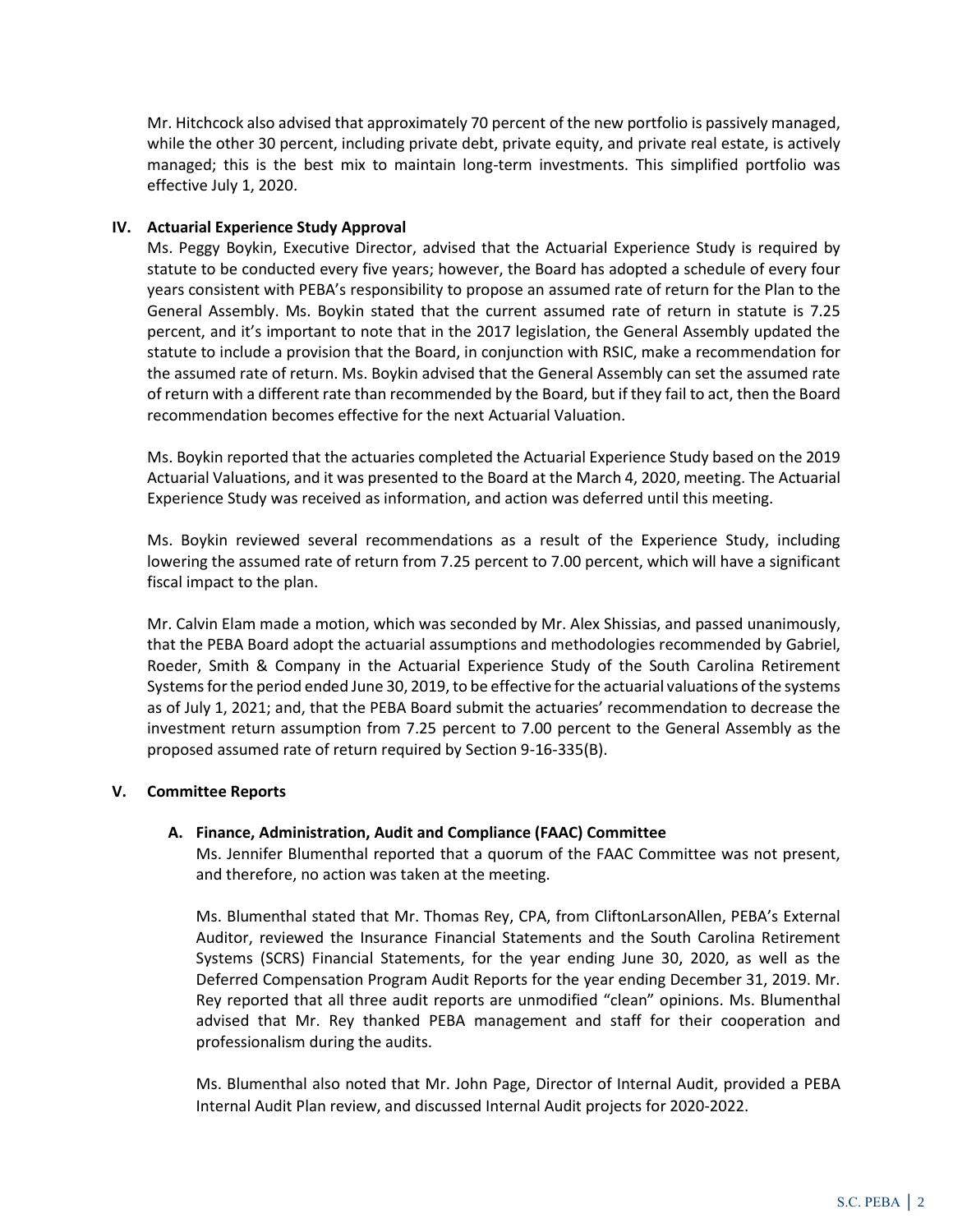#### **B. Health Care Policy Committee**

Mr. Rocky Pearce reported that the Health Care Policy Committee met earlier in the morning, and asked Mr. Rob Tester, Health Care Policy Director, to review the 2022 Initial State Health Plan Budget Requirements.

Mr. Tester stated that there is no contribution rate increase upcoming for 2021, so there is no required annualization for the July-December 2021 period. Mr. Tester advised that the 2021-2022 retiree growth rate increase is estimated to be 2.055 million, and there will be a 0.6 percent contribution rate increase for 2022 based on current projections, to be effective January 1, 2022. Mr. Tester advised if the increase is provided entirely through the employer, the state appropriated funding for the rate increase would equal \$3.873 million for January-June 2022, and the average enrollee rate increase would equal \$0.94 per month. In summary, the total is estimated to be \$5.928 million for continuation of the State Health Plan.

It was noted that in addition to the budget continuation requirements, there will be a continued recommendation of an additional \$8.7 million for expanding adult well visits to members regardless of age and frequency. Mr. Tester reported that the total including the well visit expansion would be \$14.642 million.

Mr. Pearce advised that the Health Care Policy Committee made a motion that the PEBA Board approve the initial budget requirements for the 2022 State Health Plan as presented, to include the Board's previous recommendations regarding well visits.

Chairman Sowards stated that a Committee motion does not require a second. The motion passed unanimously.

Mr. Pearce stated that the Committee also received a presentation on the direct and indirect effects of COVID-19 on the State Health Plan's (SHP) claims experience and member population health.

Mr. Pearce also reported that the Committee received a Patient-Centered Medical Home (PCMH) Program update which included PCMH program results and how the program's structure is evolving.

#### **C. Retirement Policy Committee**

Mr. Steve Heisler reported that the Retirement Policy Committee met earlier in the morning as well, and Mr. Danny White and Mr. Joe Newton from Gabriel, Roeder, Smith & Company (GRS), presented the 2020 Retirement Systems Actuarial Valuations to the Committee.

Ms. Boykin provided a brief summary of the Actuarial Valuations to the Board, and advised that the Retirement Policy Committee made a motion that the PEBA Board receive as information the actuarial valuations of SCRS, PORS, JSRS, GARS, and SCNG as of July 1, 2020; and, adopt the employer contributions for JSRS, GARS, and SCNG recommended therein, to be effective July 1, 2021.